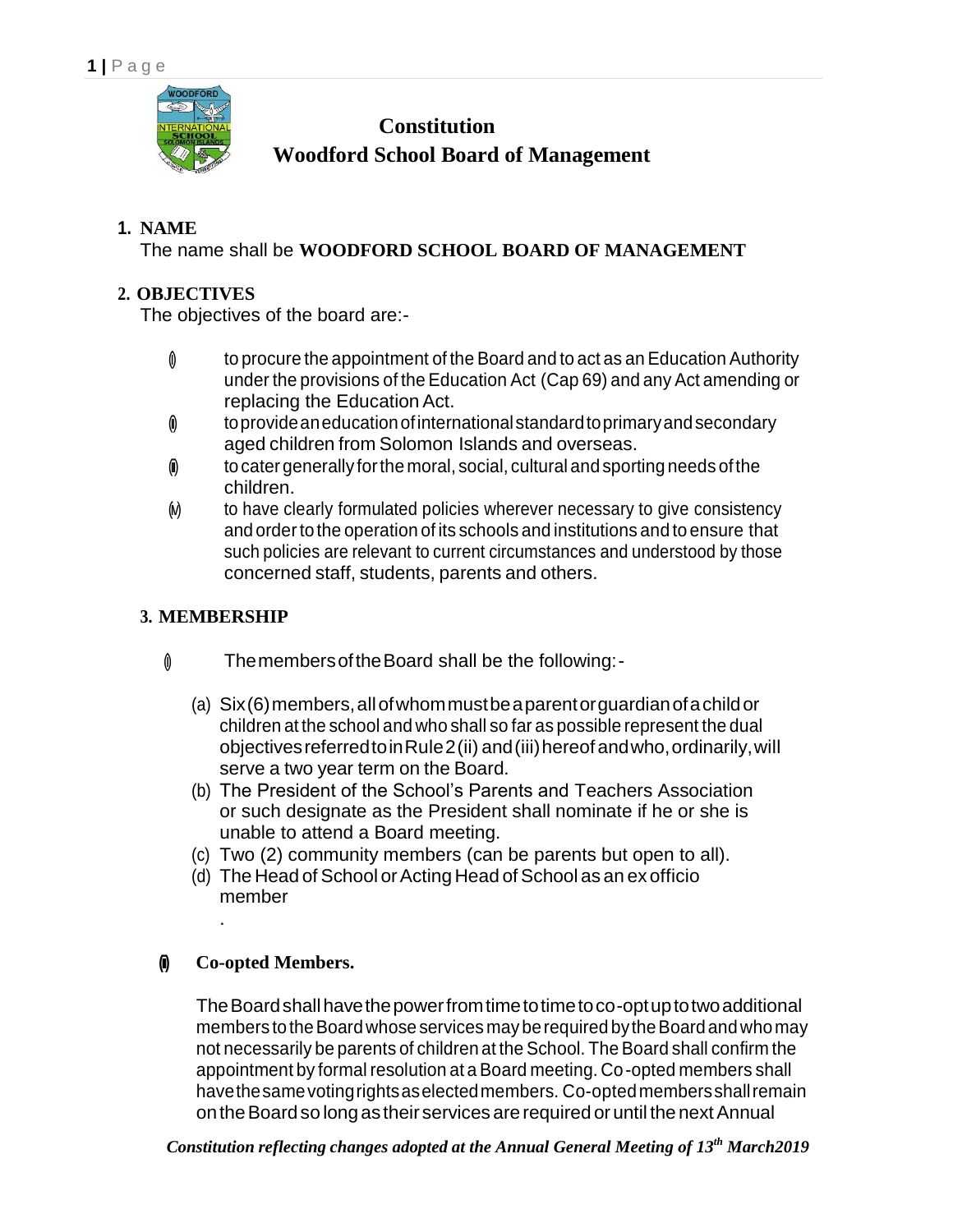General Meeting whichever is the sooner, provided that in the case of unsatisfactory performance the Board may remove the co-opted member by resolution at a Boardmeeting.

 $\phi$  Members referred to in (i) (a) above shall be elected for a term of two years commencing on the day of their election at the Annual General Meeting. To ensure continuity, half of the eight positions (four positions) will normally be contested each year. In each case, they shall be nominated and elected as follows:-

- (a) Theymustbenominatedand secondedbyparentsorguardians ofachild orchildren attending the School.
- (b) Suchnominations shouldbemade inwritingtotheSecretaryat least14daysbefore the date of the Annual General Meeting.
- (c) The Secretary shall then display the names of such nominees, their proposers and seconders, on the School notice board the day following the close of nominations.
- (d) Shouldthenumber ofwrittennominations notexceed thenumberof vacancies, the nominees shall be declared duly elected unopposed at the Annual General Meeting
- (e) Shouldthenumberofwrittennominationsexceed thenumberofvacancies, asecret ballot will be conducted at the Annual General Meeting. In the event of two or more nomineespollingthesame number of votes further secretballotswill be conducted until one of the nominees obtains a majority of the votes.
- (f) Should any vacancies occur by virtue of(d) above, nominations shall be called from the floor at the Annual General Meeting to fill the vacant position, and, if necessary a secretballot will be conducted tofill such vacancies.Onlyparents orguardians shall be entitled to propose and second such verbal nominations.
- (g) Shouldanyvacanciesarisebyvirtueofresignationorothermeansbeforethe expiration of an elected term of office, the position(s) will be filled for the remainder of the term by ballot at the following Annual General Meeting,
- (h) When there are seats in an election with both two year and one year terms, the candidate(s)electedwiththemostnumberofvoteswillfilltheseat(s)withthetwo yearterm and the candidate(s) elected with less votes will fill the sea t(s) with the one year term.
- (i) No spouse, parent, sibling or child of a currently serving Board Member or person employed by the School can join the Board.

(iv).OncetheBoardmembershavebeenelected,thosepresentandentitledtovoteatthe AnnualGeneral Meeting shall elect from amongst theBoard Members theChairperson for the ensuing year.

(v) TheHeadofSchool andteacherrepresentatives shallnotbeeligibleforelectiontothe position of Chairperson.

(vi) At its first meeting following the Annual General Meeting, the Board shall appoint a Deputy Chairperson, Secretary and Financial Controller. Such appointments shall be made from Board Members elected at the Annual General Meeting, or alternatively, suitable persons may be co-opted in accordance with (ii) above.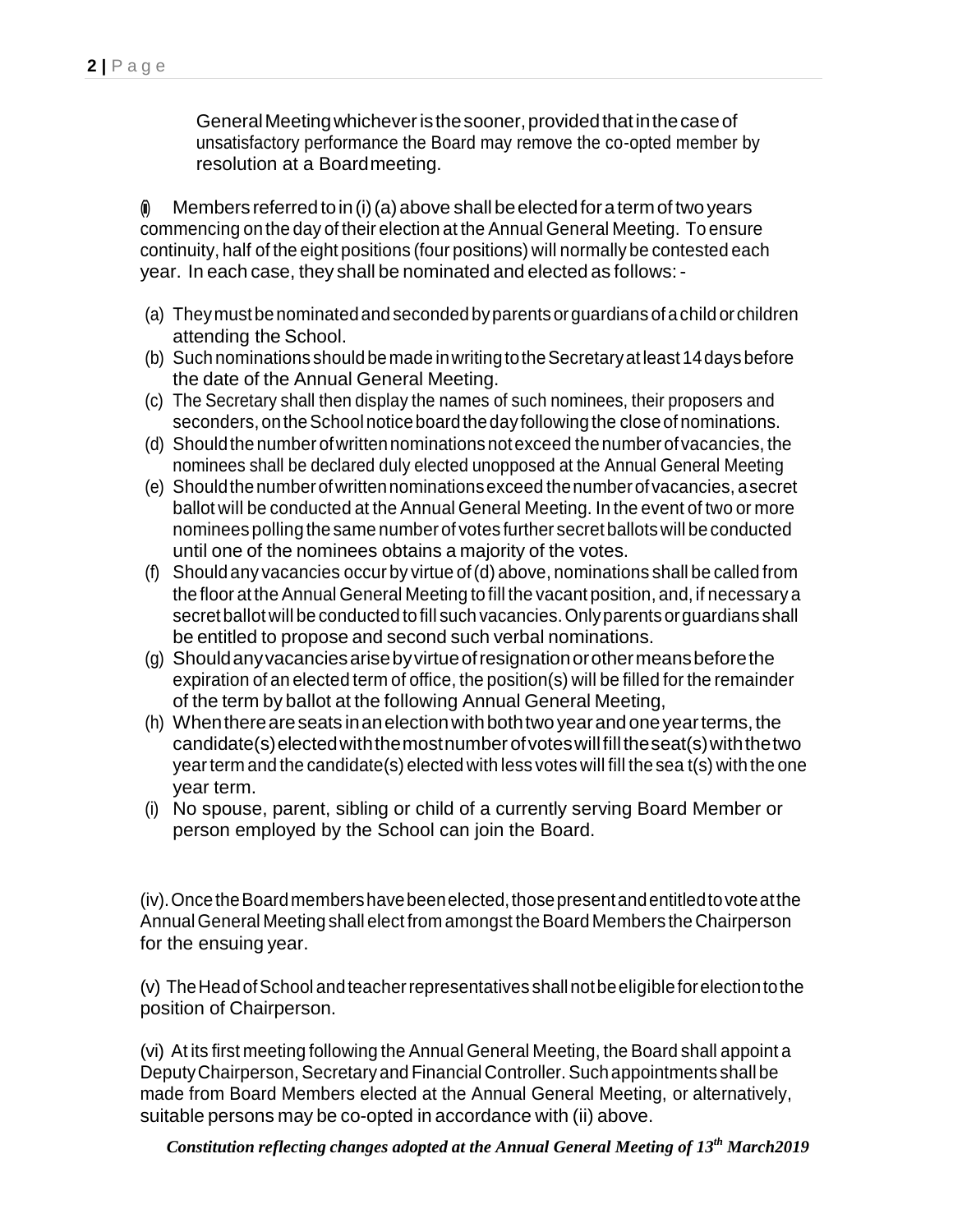- (vii) Any member may be removed from the Board in the following manner: -
	- (a) In the case of elected members by resolution supported by at least two-thirds of those present and voting at an Extraordinary General Meeting PROVIDED THAT the elected member must be given the opportunity to address the Extraordinary General Meeting either in person or in writing.
	- (b) AnyelectedmemberwhofailstoattendthreeconsecutiveBoardmeetings without reasonable excuse or without permission of the Board shall automatically cease tobe a member.
	- (viii) Members may resign by notice in writing to the Chairperson or the Secretary.
	- (ix) NoBoard member shallbepaid anysalaryorhonorarium for his/her services as aBoard member, but maybe reimbursed for any expenditure necessarily and properlyincurredonbehalfoftheBoardorforanyout –of–pocketexpenses incurred in carrying out his/her function as a Board member.
	- (x) ShouldanyelectedpositionontheBoardbecome vacantthroughresignation, terminationordeathofamember,theremaining elected members shall electa replacement member in such manner as they see fit.

### **4. A. THE CHAIRPERSON**

- $\emptyset$  The chairperson at any meeting shall have a personal, deliberative vote and shall in addition, have a casting vote if the votes are equal after two consecutive votes.
- $\emptyset$  The Chairperson is responsible for the efficiency of all meetings including Board meetings, sub-committee meetings, Annual General Meetings, and Extraordinary General Meetings. However, this responsibility may be delegated by the Chairpersonwhen necessary inrespect of sub-committee meetings.
- $i$  The Chairperson shall encourage full, balanced participation in meetings by all members.
- $\phi$  The Chairperson shall present the Board's Annual Report to the Annual General Meeting.

#### **B. The Deputy Chairperson**

TheDeputyChairpersonshallpresideatanymeetingiftheChairpersonis absent.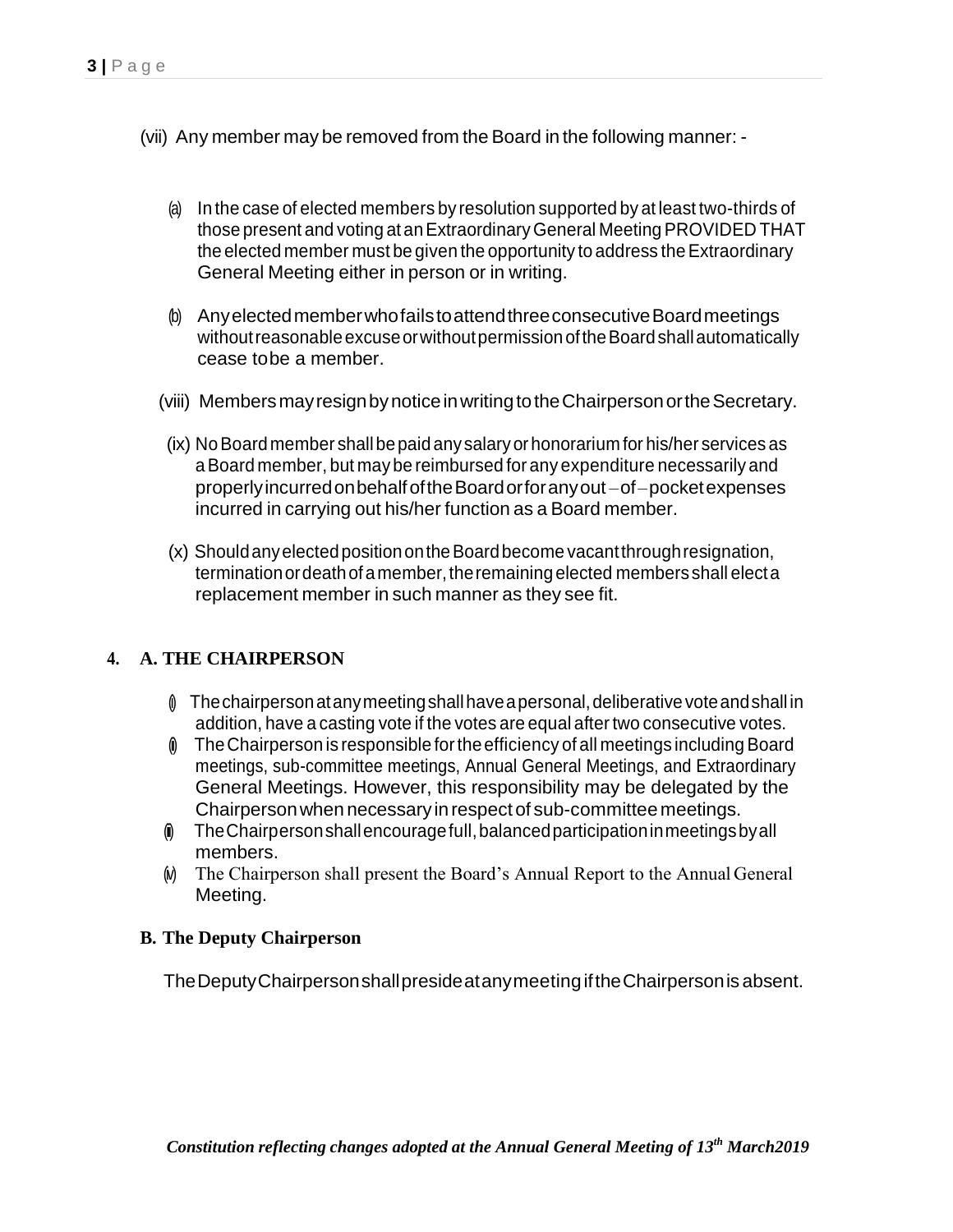# **C. The Secretary**

- (i) The Secretary shall conduct the general correspondence of the Board as directed by the Board.
- (ii)TheSecretaryshallgive noticeofmeetings inaccordancewiththeprovisions of this constitution by phone, mail, fax or email.
- (iii) The Secretary shall take minutes and distribute those to Board Members as early as possible prior to the next meeting.
- (iv) TheSecretaryshalldelegatehis/herdutiestosomebodyelsewithintheBoardin his/her absence.

**D.** The Treasurer

- (i) The Treasurer is the lead member on the Board in relation to financial management and oversight of School operational and capital resources.
- (ii) The Treasurer shall ensure that an annual budget is prepared and submitted to the Board at least 90 days prior to the commencement of the next financial year.
- (iii) The Treasurer shall ensure that monthly financial reports are submitted to the Board and seeks any clarification that the Board may have in relation to individual account balances or variances between Actual versus Budget.
- (iv)The Treasurer will Chair the Finance (Audit) Committee which has a membership consisting of (at least) the Treasurer, Head of School and a School Finance Officer and will be responsible to:
	- consider the annual budget and make budget recommendations to the Board;
	- consider the long-term financial plan and make recommendations to the Board;
	- monitor Actual versus Budget, receive Audit Reports and ensure action plans are implemented and reports back to the Board on these matters;
	- on behalf of the Board, ensure that there are adequate internal financial controls.
- (v) The Treasurer shall submit a duly audited Balance Sheet and Profit and Loss Statement for the past financial year ending 31st December to the Board for approval 14 days prior to the Annual General Meeting. This will then be exhibited at least 7 days prior to the date of the Annual General Meeting on the School Notice Board along with a report on the finances of the Board.

### **5. ANNUAL GENERAL MEETINGS AND EXTRAORDINARY GENERAL MEETINGS**

 $\emptyset$  (a) There shall be an Annual General Meeting held on or before the 31 st March in eachyearopentoallparents andlegalguardiansofchildrenattendingtheSchooland the teaching staff of the School, for which a minimum of 14 days notice shall be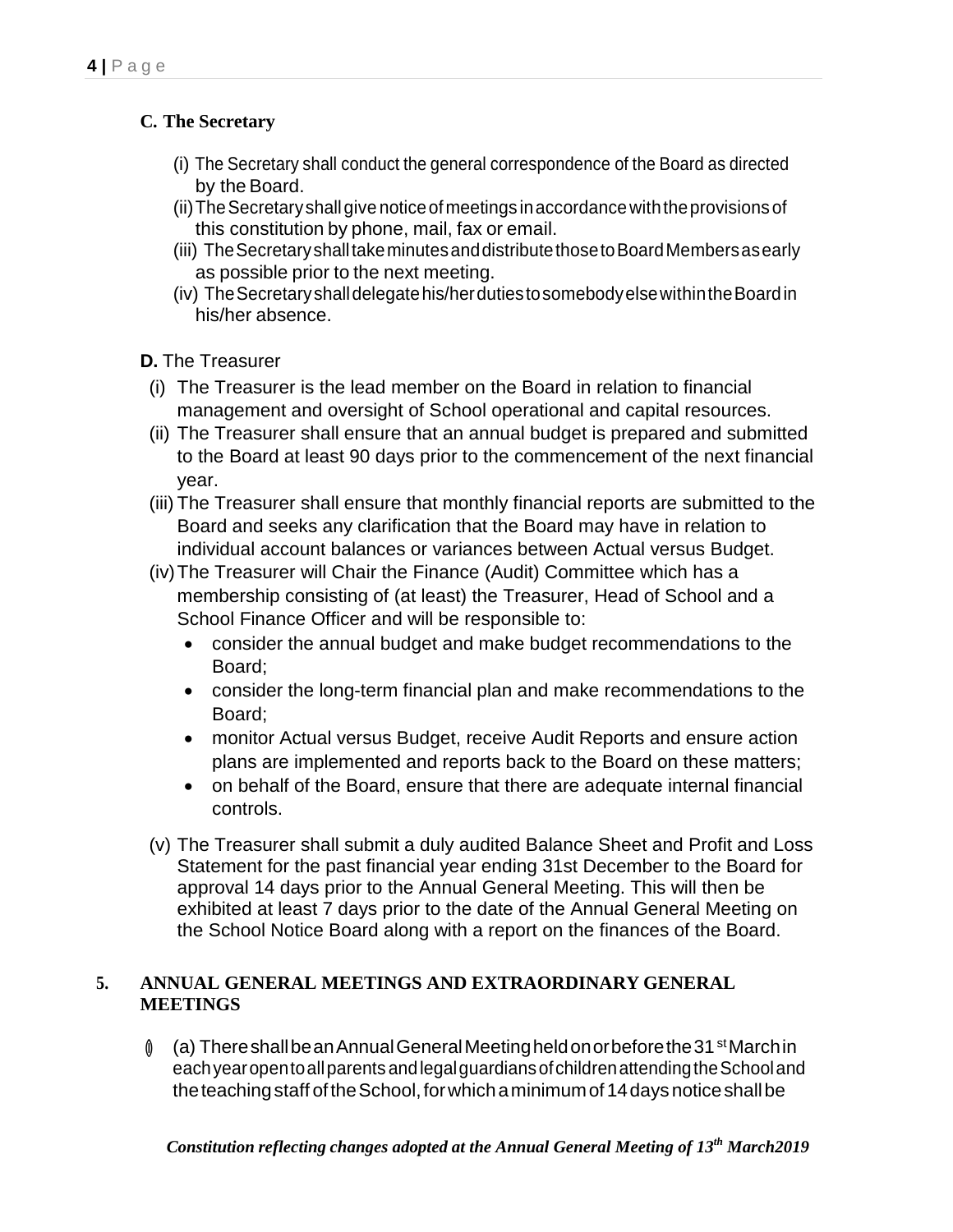given. Teaching staff will only have a voting right if theyare a parent or legal guardian of a child or children attending the school but will not be allowed to vote on staffing and employment issues.

(b) The Board shall call an Extraordinary General Meeting if: -

- (i) the Board sees fit;
- $(ii)$  it is requested by the Trustees;
- (iii) a petition signed by at least 15% (of current student numbers) of people eligible to attend and vote a t the Annual General Meeting is delivered to the Secretary specifying the business for which the meeting is to be held, whereupon the Secretary in consultation with the Board shall within seven days fix a date for the meeting and give a minimum of 7 days notice to all persons entitled to attend.

(c) ExtraordinaryGeneral Meetings shallbeopentoallparentsorlegalguardiansof children attending the School and all teaching staff of the School. Teaching staff will onlyhaveavotingrightiftheyareaparentorlegalguardian ofachildorchildren attendingtheschoolbutwill notbeallowedtovoteonstaffingandemployment issues.

- $\emptyset$  The business of the Annual General Meeting shall be in this sequence and as follows:
	- (a) to confirm the minutes of the previous AnnualGeneral Meeting and any extraordinary general meetings held thereafter.
	- (b) to consider the Board's Annual Report, copies of which shall be distributed at or before the meeting.
	- (c) to consider the Head of School's report, copies of which shall be distributed at or before the meeting.
	- (d) to receive and consider the Financial Controller's report and the audited accounts signed by the chairperson and Secretary, copies of which shall be distributed at or before the meeting.
	- (e) to elect members of theBoard
	- (f) to elect the Chairperson of the Board
	- (g) to appoint an Auditor
	- (h) to appoint Trustees in the event of vacancies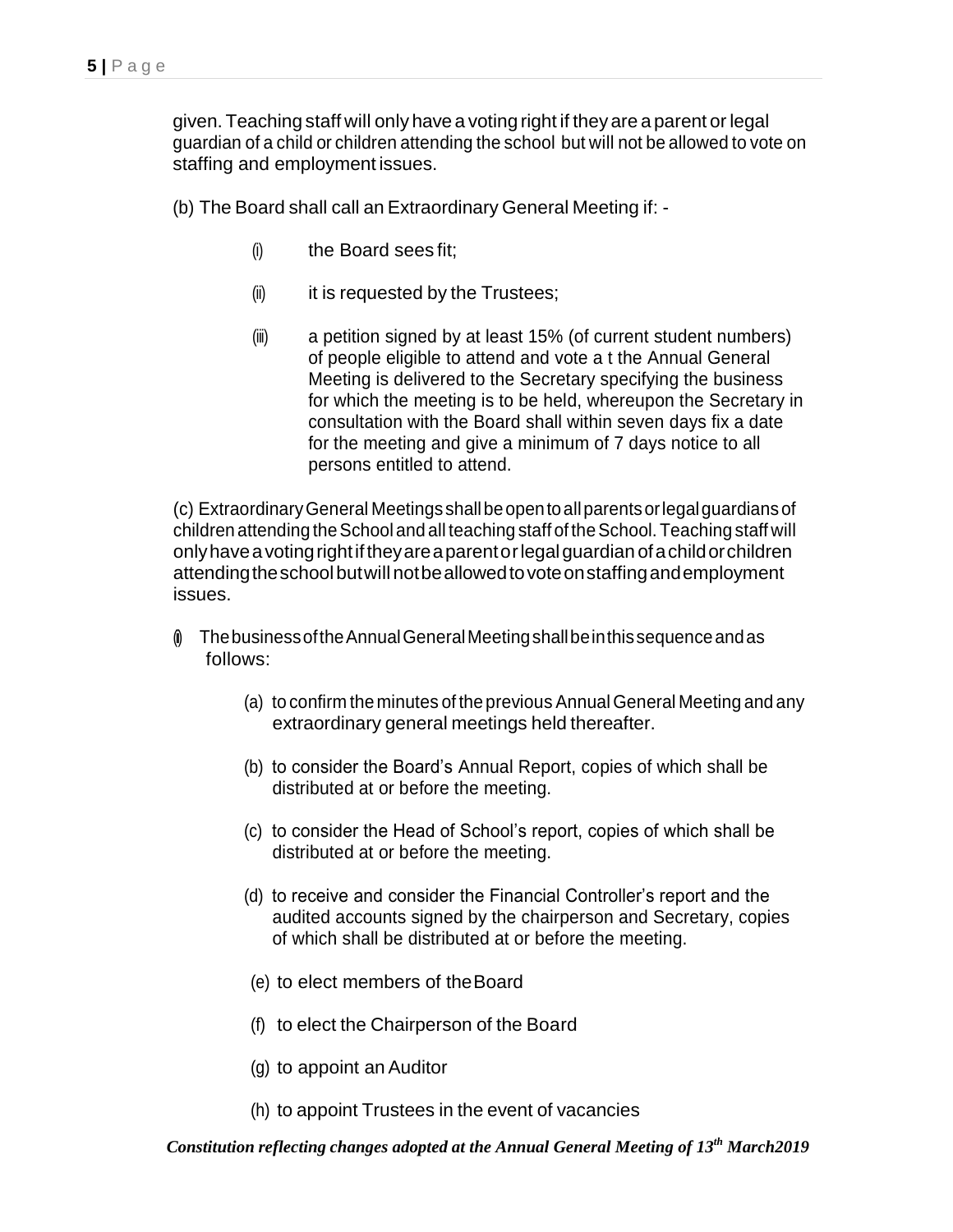- (i) to consider motions of matters submitted in writing to the Secretary of the Board at least 7 clear days prior to the Annual General Meeting.
- $\phi$  A quorum for an Annual General Meeting or Extraordinary General Meeting shallbe15% of current students as of 2 weeks before the date of the AGM. Ifwithinhalfanhourfromthe timeappointedforthemeetinga quorum is not present, the meeting shall stand reconvened to the same day in the next week, at the same time and place orto such other day and at such other time and place as the Board may determine, and if at the reconvened meeting a quorum is not present within half an hour, those present shall be a quorum.
- (i) Any question which comes up at the Annual General Meeting or an ExtraordinaryGeneral Meetingshallbedecidedbyshowof handsexceptforthe election or removal of Board Members, Chairperson or Trustee which shall be by secret ballot.
- (v) TheChairpersonshallpresideatallAnnual andExtraordinaryGeneralMeetings at which he/she is present. In his/her absence the Deputy Chairperson shall preside.
- (vi) Standing orders for all Annual and Extraordinary General Meetings shall beas follows:-
	- (a) Admittance shall be confined to persons qualified under Rules  $5(1)(a)$ and5(1)(c) and all attendees shall berequired tosign an attendance register on arrival.
	- (b) No discussion shall take place unless there is a question before the chair.
	- $(c)$  In all debates there shall be a time limit of five (5) minutes on the mover of the motion and of three(3) minuteson each other speaker, provided that by the Chairperson's consent, a specified extension of the time may be granted to any speaker.
	- (d)Anymotionmaybeamended withoutprior notice, but onlyone amendment shall be entertained at one time. If an amendment be carriedoutitshallbecomethesubstantivemotionandtheoriginal motion shall lapse. The meeting will be competent to receive other amendments,oneatatime,providedtheyarerelevanttothequestion and these shall be decided in a like manner until the subject is disposed of.
	- (e)No person shall speak more than once on any question, except the mover of the motion who shall be entitled to reply; and thereupon all discussions shall cease, and the question shall be put. Any person seconding a motion, or amendment, without remark, shall not be held to have spoken thereon. In the case of an amendment being lost, the Chairperson shall put the motion to the vote.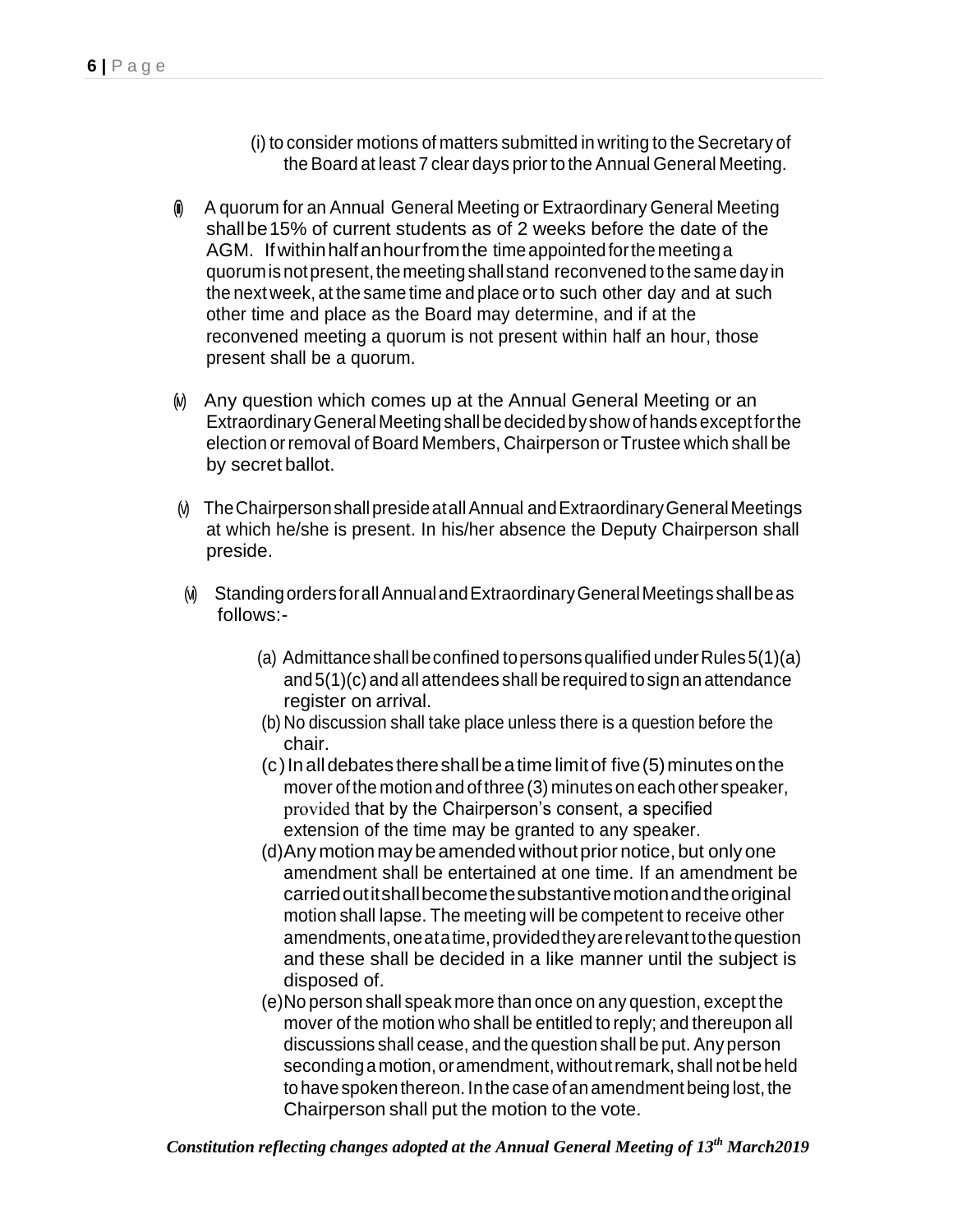- (f) Anyperson,withtheconsentoftheChairperson,mayofferan explanation of any particular expression used by him/her, but must confine himself/herself strictly to such.
- (g)On all questions and during all discussion speakers shall address the meeting through theChairperson.
- (h)TheChairperson shall havethe rightto vote onall questions, provide that he/she shall havea casting votewheneverthe voting is equal for two consecutive votes.
- (i) No person shall enter or leave a meeting without the Chairperson's permission whilst a vote is being taken.
- (j) Anyperson shall be entitledtoraise points of order.In all cases where a point of Order is raised, the person concerned shall stand and state his/herpoint clearly and succinctly, and if another person is speaking, such person shall resume his/her seat until the point of order is decided.
- (k)TheChairpersonshalldecideonanymattersofinterpretationofthe Rules of the constitution that may arise.
- (I) No motion for the suspension of any or all of these Standing Orders or other Rules shall beentertained
- (m) Theuseandappointmentofscrutineers shallbeatthediscretion of the Chairman.
- (n) If any person:
	- (1) persistentlyand willfully obstructsthebusiness ofthe meeting; or
	- (2) is guilty of disorderly conduct; or
	- (3) uses objectionable words; or
	- (4) persistently and willfully refuses to conformtoStanding Orders; or
	- (5) persistently and willfully disregards the authority of the Chairperson,

the Chairperson shall request him/she to leave the meeting.

# **6. BOARD MEETINGS**

 $\emptyset$  The Board shall meet at the call of the Chairperson at least nine times a year in addition to the Annual General Meeting.

 $\emptyset$  The Chairperson shall hold office until the next Annual General Meeting and shall preside at all meetings of the Board at which he/she is present. In his/her absence the Deputy Chairperson shall preside.

 $\phi$  A quorum of the Board shall be five (5) members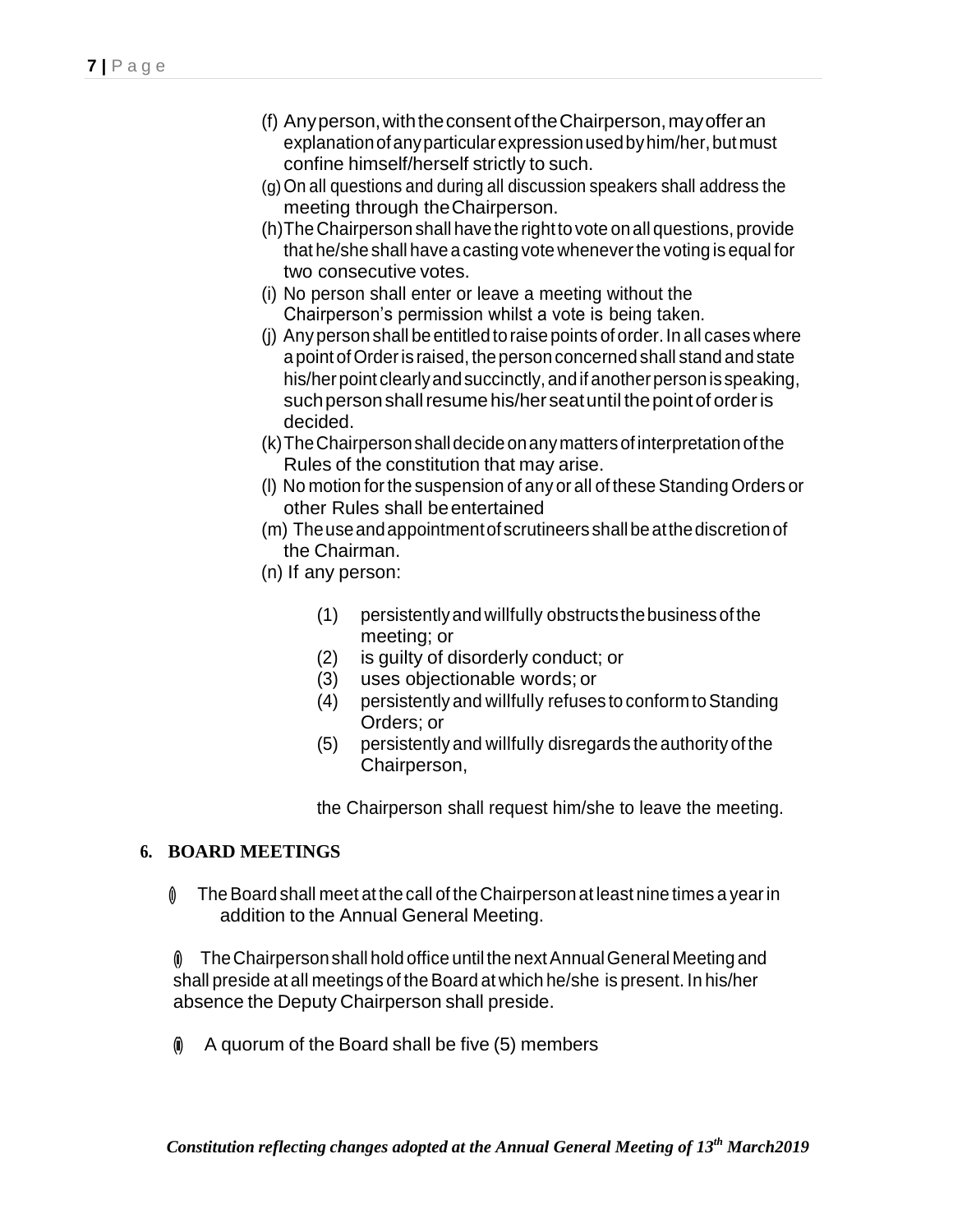$[$ i $)$  Decisions of the Board shall be by consensus where possible. If not, issues shall be decided by a simple majority vote and ordinarily by show of hands. In the event of an equality of votes for two consecutive votes, the Chairperson shall have the casting vote.

 $(N)$  The Board may establish such sub-committees as it deems appropriate and may appoint non-members to any sub-committees. Sub-Committee shall report back to the Board.

 $(N)$  The Board shall, subject to this Constitution, regulate its own procedure.

 $\omega$  In the event that the Chairperson resigns (either from office or from the Board) or is terminated between Annual General Meetings, the Deputy Chairperson shall hold the office of Chairperson until the next Annual General Meeting.

(vi) In the event that the Deputy Chairperson, the Secretary or Financial Controller resigns(eitherfromofficeorfromtheBoard)oris terminatedbetweenAnnual GeneralMeetings,theBoardshallelectareplacementfromamongstitsownnumber or may co-opt a person under Rule 3 (ii).

### **7. POWERS OF THE BOARD (of Management)**

The Board shall have power:

(i) to act as the executive body of theAuthority responsible for overall policy, planning and management directives.

(ii) toraise money in suchmanner as theBoard considers desirable, including without limiting the generality of the foregoing, by charging fees to attend any school or institution managed by the Board and for any service or facility provided by the Board.

(iii) toborrowmoneywithoutsecurityuptoalimitof\$100,000-00orsuchhigherlimit as may be approved by the Board of Trustees from time to time, and approved in writing.

(iv) to authorise theBoard of Trustees to borrow money with security and to charge the assets of the Board.

(v) toinvest money notimmediately required, inabankdeposit account orGovernment security.

(vi) to acquire, build upon, pull down, rebuild, add to, alter, repair or improve any buildings or other structures.

(vii) to authorise the Board of Trustees to sell, lease, charge, dispose of or otherwise deal in any real property of the Board.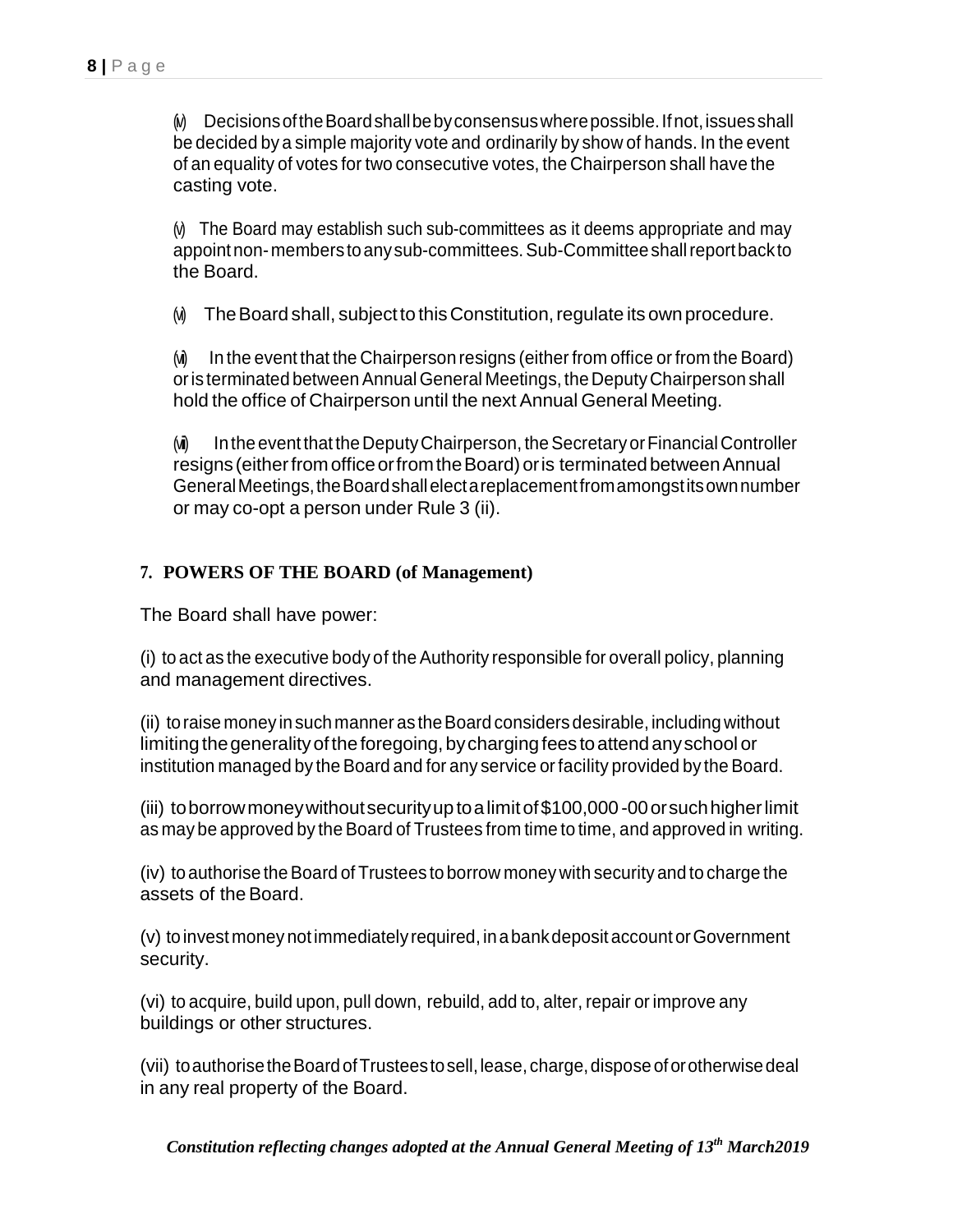(viii) to enter into contracts for commercial purposes.

(ix) toengageanddismissstaff,includingtheHeadofSchool,onsuchsalaries,termsand conditions as the Board may determine, to make such provisions for the housing, welfare and pensions of staff and their dependents as the Board considers desirable, and to enter into contracts for the employment of such staff. Teachers serving on the Board, howsoever appointed, excluding the Head of School, shall not have the right to vote on any issues concerning the appointment or termination of teaching staff.

(x) tobuy, hire, sell, let out, maintain, alter and use such plant, vehicles, machinery, equipment, books and articles as the Board considers desirable.

(xi) to make, and from time to time repeal, alter orreplace policies and regulations forthe conduct and management of any school or institution managed by the Board.

(xii) to make such provisions for insurance as the Board sees prudent.

(xiii) to establish and to manage or assist in managing any trust scholarship.

(xiv) to establish and to manage or assist in managing such lectures and training courses and such educational and sporting events as the Board considers desirable.

(xv) toestablishandtomanageorassistinmanagingsuchlibrariesastheBoard considers desirable.

(xvi) toestablishandto manageorassistinmanaging anytradingstoreorpublishing or printing business which the Board considers desirable.

(xvii) toensureatintervalsnotexceedingthreeyears,andincollaborationwiththe school community, an independent review of any school or institutions under its control in respect of facilities, administration, staffing, curriculum, accountability, communications, and any other measurable standards,

(xviii) generally, to do all such otherthings as may be necessary, or are in the opinion of the Board, conducive to the attainment of the objectives of the Board.

#### **8. THE HEAD OF SCHOOL**

(i) The Head of School shall be selected and employed by the Board for a fixed term of three (3) years on terms and conditions to be decided by the Board but without automatic renewal options. At least six monthsprior to the expiry of such Contract, the position of Head of School shall be advertised and the Head of School shall have the right to re-apply. Such contract shall make provision for six months to be notice of termination by either party to be given. Teachers serving on the Board,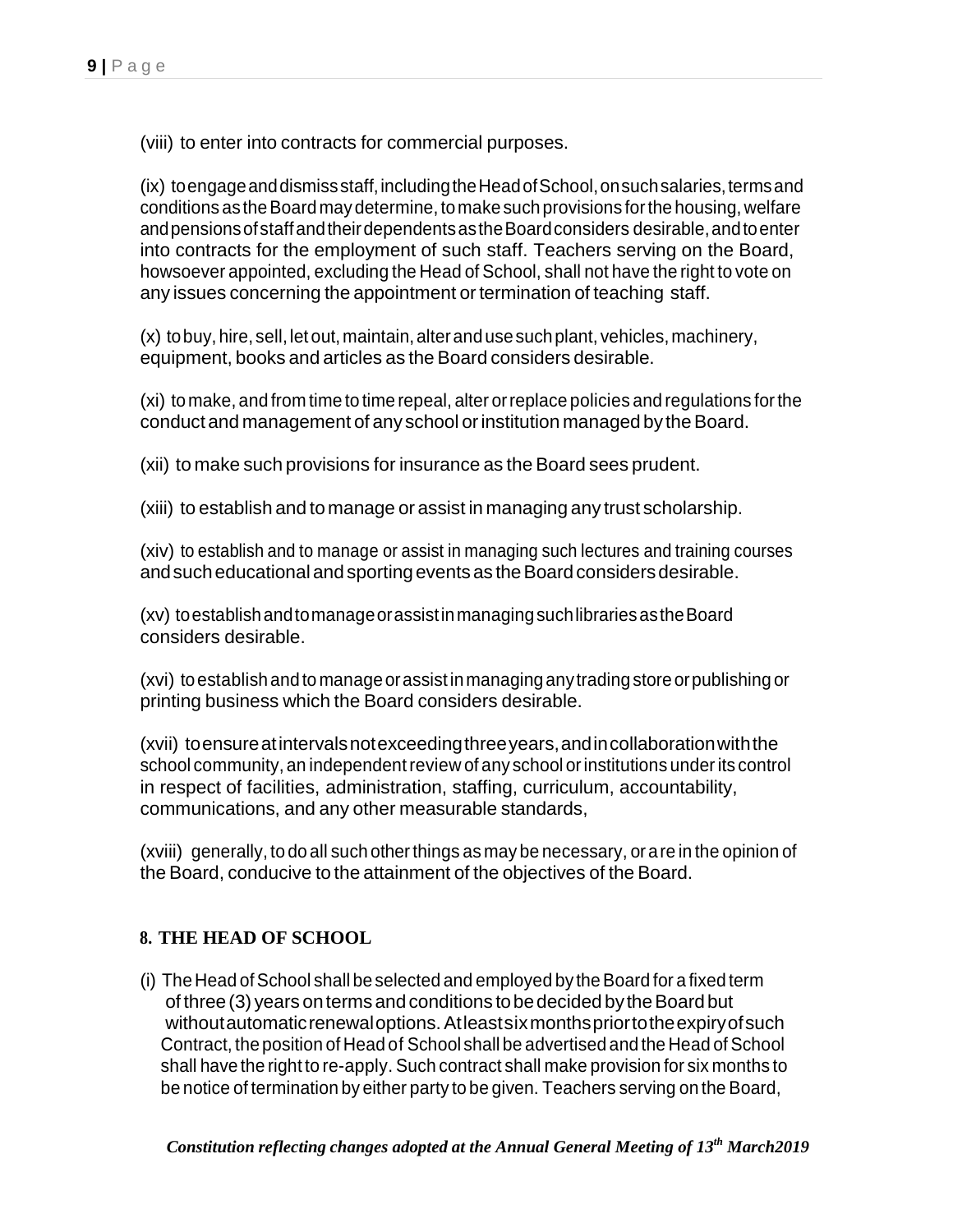howsoever appointed, shall not have the right to discuss or vote on any issues concerning the appointment or termination of the Head of School.

- (ii) TheHeadofSchool,althoughaccountabletotheBoard,shalladministerandmanage the school or institution concerned and is responsible for its efficient and effective day–to–day operations.
- (iii) TheHeadofSchoolshallpresentanannualreporttotheAnnualGeneralMeeting.
- (iv) The Head of School shall implement policies, decisions and resolutions of the Board, and fulfill the duties of the position as described in the job description approved by the Board from time totime.

#### **9. TRUSTEES**

 $\emptyset$  There shall be five Trustees of the Board who shall remain in the office until death, resignation or removal by an Annual or Extraordinary General Meeting. The Trustees in office as at the date of adoption of this new Constitution shall continue to hold office. Thereafter, any vacancies for Trustees shall be filled by appointments at an Annual or Extraordinary General Meeting. Such appointees as Trustees must be resident Solomon Islands citizens or other persons with at least five (5) years current continuous residence in theSolomon Islands.At least two(2) Trustees shall be nonparents and non-teachers with no vested interest in the School. Before the commencement ofanymeetingatwhichanypersonis nominatedforappointment as a Trustee, he/she shall signify his/her consent to such nomination to the Secretary of the Board.

 $\hat{p}$  The Trustees shall be incorporated under the Charitable Trusts Act (Cap 55) as the ''New WOODFORD SCHOOL BOARD REGISTERED TRUSTEES INCORPORATED (Hereafter called the Board of Trustees)

 $\hat{\mathbf{u}}$  All the property of the Board, real and personal, shall be vested in the Board of TrusteesforthebenefitoftheBoardandtheSchoolCommunitysubjecttothe provisions of this Constitution.

(v)All leases,borrowings,mortgagesandcharges shallbemadeandconductedinthe name of the Board of Trustees and all deeds and instruments effecting the same shall be in the name of and executed by the Board of Trustees.

(v) The Common Seal of the Board of Trustees shall be held in the custody of the HeadofSchoolandshallonlybeaffixedtoa documentinthepresenceofand attested by two of the Trustees.

(vi) If theBoard ceases to functionone or more of the Trustees shall have the power to call an Extraordinary General Meeting.